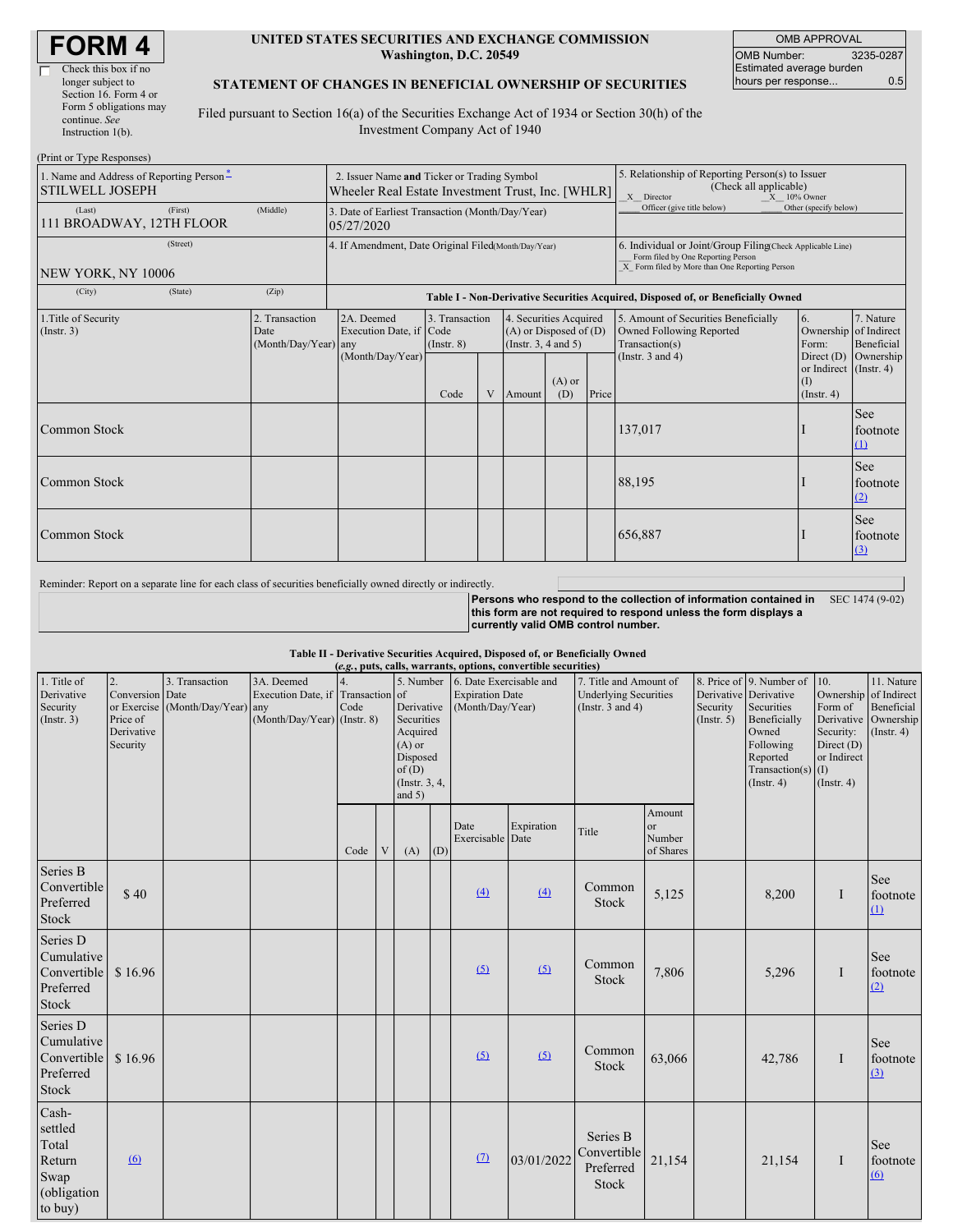| Cash-<br>settled<br>Total<br>Return<br>Swap<br>(obligation<br>to buy) | 6        |            |              |               | (7)      |            | Series D<br>Cumulative<br>03/01/2022 Convertible 376,693<br>Preferred<br>Stock |        |      | 376,693 | I | See<br>footnote<br>$\omega$ |
|-----------------------------------------------------------------------|----------|------------|--------------|---------------|----------|------------|--------------------------------------------------------------------------------|--------|------|---------|---|-----------------------------|
| Cash-<br>settled<br>Total<br>Return<br>Swap<br>(obligation<br>to buy) | (8)      |            |              |               | (7)      | 03/01/2022 | Series B<br>Convertible<br>Preferred<br>Stock                                  | 2,559  |      | 2,559   | I | See<br>footnote<br>(8)      |
| Cash-<br>settled<br>Total<br>Return<br>Swap<br>(obligation<br>to buy) | (8)      |            |              |               | $\Omega$ |            | Series D<br>Cumulative<br>03/01/2022 Convertible<br>Preferred<br>Stock         | 54,306 |      | 54,306  | I | See<br>footnote<br>(8)      |
| Cash-<br>settled<br>Total<br>Return<br>Swap<br>(obligation<br>to buy) | $\Omega$ |            |              |               | $\Omega$ | 03/01/2022 | Series B<br>Convertible<br>Preferred<br>Stock                                  | 55,929 |      | 55,929  | I | See<br>footnote<br>(9)      |
| Cash-<br>settled<br>Total<br>Return<br>Swap<br>(obligation<br>to buy) | $\Omega$ |            |              |               | (7)      |            | Series D<br>Cumulative<br>03/01/2022 Convertible<br>Preferred<br>Stock         | 22,282 |      | 22,282  | I | See<br>footnote<br>(9)      |
| Series D<br>Cumulative<br>Convertible<br>Preferred<br>Stock           | \$16.96  | 05/27/2020 | $\mathbf{P}$ | 2,060<br>(10) | (5)      | (5)        | Common<br>Stock                                                                | 3,036  | \$10 | 19,859  | I | See<br>footnote<br>$\Omega$ |

# **Reporting Owners**

|                                                                                       | <b>Relationships</b> |              |         |       |  |  |  |  |
|---------------------------------------------------------------------------------------|----------------------|--------------|---------|-------|--|--|--|--|
| <b>Reporting Owner Name / Address</b>                                                 | Director             | 10%<br>Owner | Officer | Other |  |  |  |  |
| STILWELL JOSEPH<br>111 BROADWAY, 12TH FLOOR<br>NEW YORK, NY 10006                     | X                    | X            |         |       |  |  |  |  |
| Stilwell Value LLC<br>111 BROADWAY, 12TH FLOOR<br>NEW YORK, NY 10006                  | $\mathbf{X}$         | X            |         |       |  |  |  |  |
| Stilwell Activist Investments, L.P.<br>111 BROADWAY, 12TH FLOOR<br>NEW YORK, NY 10006 | X                    | X            |         |       |  |  |  |  |
| Stilwell Activist Fund, L.P.<br>111 BROADWAY, 12TH FLOOR<br>NEW YORK, NY 10006        | X                    | X            |         |       |  |  |  |  |
| Stilwell Value Partners VII, L.P.<br>111 BROADWAY, 12TH FLOOR<br>NEW YORK, NY 10006   | $\mathbf{X}$         | X            |         |       |  |  |  |  |

# **Signatures**

| /s/ Joseph Stilwell                                            | 05/29/2020 |
|----------------------------------------------------------------|------------|
| Signature of Reporting Person                                  | Date       |
| /s/ Joseph Stilwell as authorized agent for Stilwell Value LLC | 05/29/2020 |